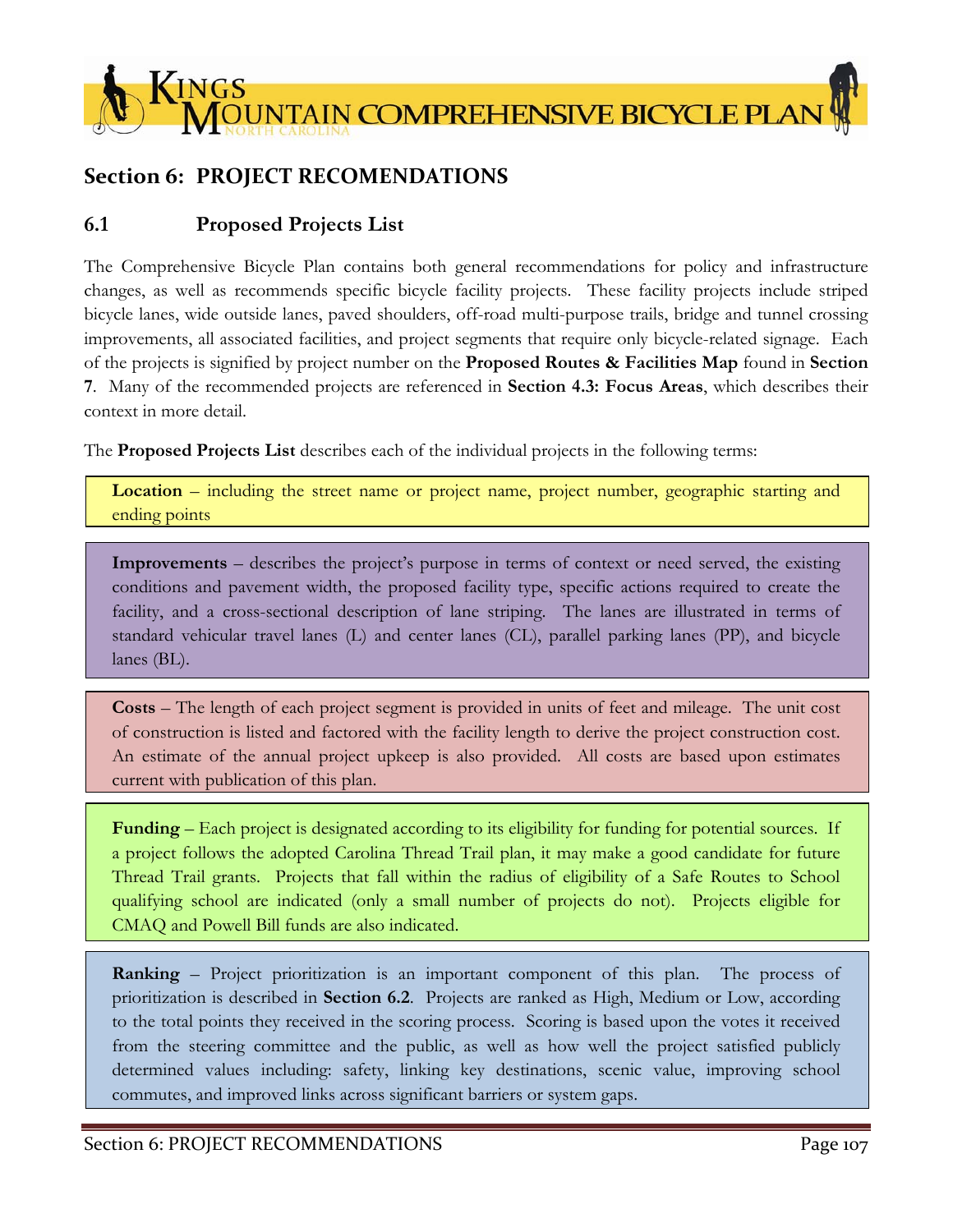**INGS JNTAIN COMPREHENSIVE BICYCLE PLAI** 

Each of the facility projects are recommended in this plan is described in detail in the **Proposed Projects List** and depicted on the **Proposed Routes and Facilities** map in **Section 7**. The ten highest ranked projects - based upon their total project scoring points - are listed below. Each of these projects received a total project score of greater than ten points.

| <b>LOCATION</b>             |                     |                             | <b>IMPROVEMENTS</b>       |                 | COSTS |                                    | <b>RANKING</b>            |
|-----------------------------|---------------------|-----------------------------|---------------------------|-----------------|-------|------------------------------------|---------------------------|
|                             |                     | Proposed<br><b>Facility</b> | Recommendations           | <b>Distance</b> |       | <b>Construction</b><br>\$ Estimate | Project<br><b>Scoring</b> |
| <b>Street/Project Name</b>  | Proj.<br>No.        |                             | (Proposed Actions)        | feet            | miles |                                    | <b>Total points</b>       |
| <b>Battleground</b>         | W1                  | <b>WOL</b>                  | Signage only              | 1280            | 0.24  | \$500                              | 11                        |
| <b>Battleground</b>         | W <sub>2</sub>      | <b>WOL</b>                  | Widening, grading         | 2440            | 0.46  | \$231,061                          | 11.5                      |
| <b>Beason Creek</b>         | T <sub>2</sub>      | Trail                       | Trail                     | 4600            | 0.87  | \$653,409                          | 12                        |
| <b>Cleveland</b>            | $\lfloor 4 \rfloor$ | <b>BL</b>                   | Restriping, median, trees | 3340            | 0.63  | \$474,432                          | 14                        |
| <b>Kings Mountain</b>       | P <sub>12</sub>     | <b>PS</b>                   | Signage only              | 9830            | 1.86  | \$1,862                            | 11                        |
| lMountain                   | L7                  | <b>BL</b>                   | Restriping                | 1950            | 0.37  | \$5,540                            | 13                        |
| N. Elementary               | T <sub>9</sub>      | Trail, BL                   | <b>Trail, Striping</b>    | 2300            | 0.44  | \$392,045                          | 12                        |
| <b>Potts Creek 1</b>        | T <sub>10</sub>     | Trail                       | Trail                     | 6000            | 1.14  | \$852,273                          | 12                        |
| <b>Potts Creek 3</b>        | T <sub>12</sub>     | Trail                       | Trail                     | 11,750          | 2.23  | \$1,669,034                        | 13                        |
| <b>Potts Creek crossing</b> | X4                  | <b>Bridge</b>               | Suspended bridge          | 500             | 0.09  | \$142,045                          | 13                        |

## **TOP 10 PRIORITY PROJECTS**

# **6.2 Proposed Bicycle Rack Locations**

Approximate locations of recommended bicycle racks are indicated on the **Proposed Routes and Facilities** map in **Section 7**. Additional information regarding bicycle racks is located in **Section 5.13**. These locations include:

West Elementary School Patriots Park Government Center Post Office Grover School Art Center Sims Park Deal Park East Elementary School North Elementary School Citizens Service Center Country Club Westgate Plaza Kings Mountain Plaza Kings Mountain High School Kings Mountain Intermediate School Kings Mountain Middle School Ridgeline Trail head on York Road

Additional information regarding bicycle racks is located in **Section 5.13**.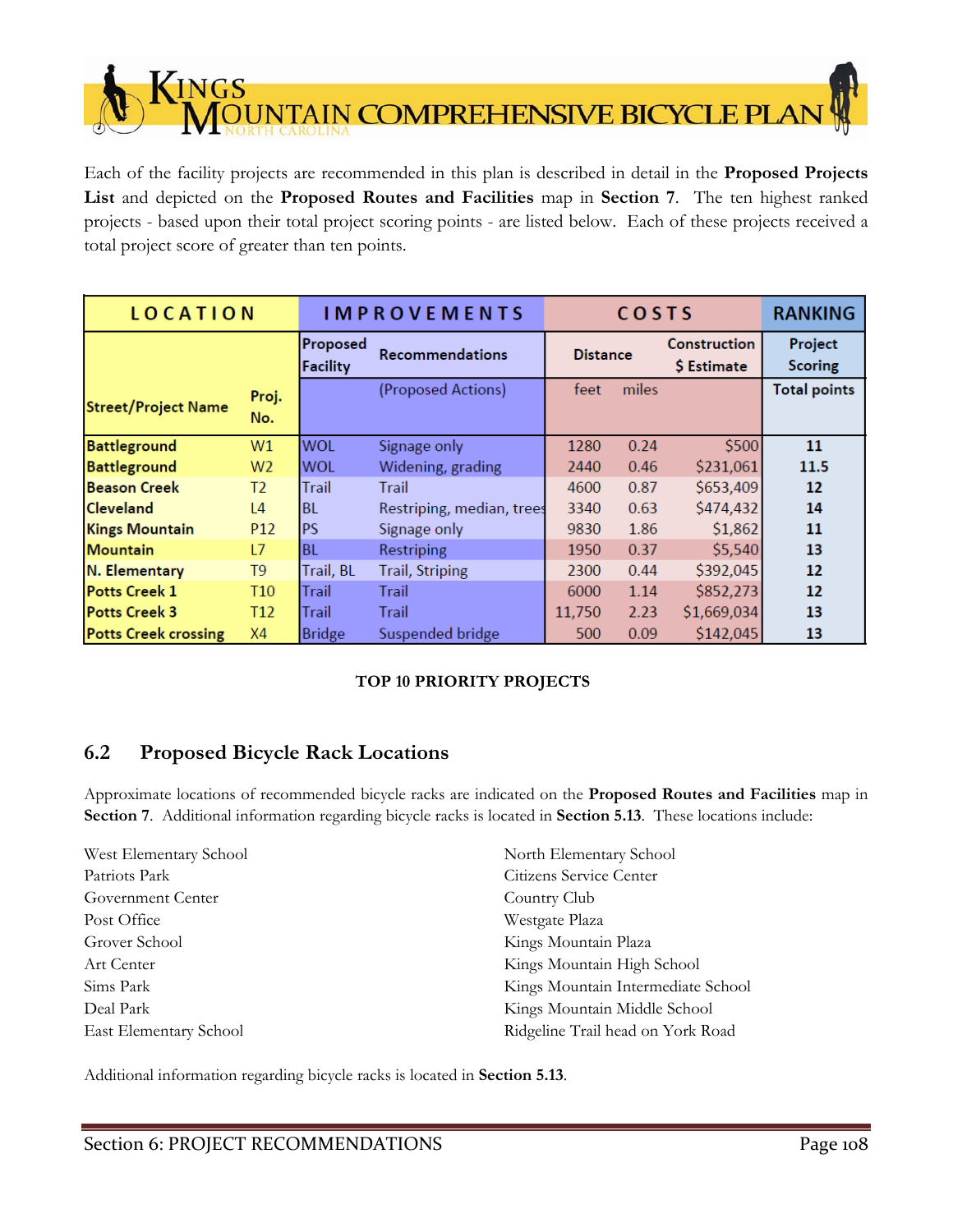| i  |                                                    |                                             |                                         |                              |
|----|----------------------------------------------------|---------------------------------------------|-----------------------------------------|------------------------------|
|    | coring                                             |                                             |                                         |                              |
| ic | Safety                                             | School                                      | Destinati                               | Scenic                       |
| :S | Value                                              | links                                       | on links                                | /alue                        |
|    | $\overline{2}$                                     | $\overline{0}$                              | $\overline{1}$                          | 0/1<br>$\overline{0}$        |
|    | 2                                                  | 0                                           | $\overline{\mathbf{c}}$                 | $\mathbf{1}$                 |
|    | $\overline{2}$                                     | $\overline{0}$                              | $\overline{2}$                          | 1                            |
|    | 2                                                  | $\overline{1}$                              | $\overline{\mathbf{c}}$                 | $\overline{0}$               |
|    | 3                                                  | 1                                           | 3                                       | 0                            |
|    | $\mathbf{0}$                                       | $\overline{0}$                              | $\overline{1}$                          | 0                            |
|    | $\mathbf{1}$                                       | 0                                           | 6                                       | 0                            |
|    | $\mathbf{1}$                                       | 1                                           | 6                                       | 0                            |
|    | 1.5                                                | $\overline{0}$                              | $\overline{\mathbf{c}}$                 | $\overline{0}$               |
|    | 0                                                  | 0                                           | $\overline{\mathbf{c}}$                 | 0                            |
|    | 3                                                  | 3                                           | 3                                       | $\mathbf{1}$                 |
|    | 3                                                  | $\overline{1}$                              | $\overline{1}$                          | $\overline{1}$               |
|    | 2                                                  | $\overline{1}$                              | $\mathbf{1}$                            | 0                            |
|    | $\overline{c}$                                     | 0                                           | 0                                       | 0                            |
|    | $\mathbf{0}$                                       | 0.5                                         | 3                                       | $\overline{0}$               |
|    | $\mathbf{1}$                                       | 0                                           | 4                                       | 1                            |
|    | $\mathbf{1}$                                       | $\overline{0}$                              | $\mathbf{1}$                            | 1                            |
|    | $\mathbf{0}$                                       | $\overline{0}$                              | $\overline{2}$                          | $\overline{1}$               |
|    | 0                                                  | 0                                           | $\mathbf{1}$                            | 0                            |
|    | 0                                                  | 0                                           | $\overline{\mathbf{c}}$                 | 0                            |
|    | 0                                                  | $\mathbf{1}$                                | 4                                       | 0                            |
|    | 2                                                  | 0                                           | 3                                       | 0                            |
|    | 2                                                  | $\overline{0}$                              | 3                                       | $\overline{0}$               |
|    | 2                                                  | $\mathbf{0}$                                | $\bf{0}$                                | 0                            |
|    | $\overline{1}$                                     | 0                                           | $\bf{0}$                                | 0                            |
|    | 2                                                  | $\overline{0}$                              | $\mathbf 0$                             | 0                            |
|    | 2                                                  | 0                                           | $\bf{0}$                                | $\mathbf{1}$                 |
|    | $\mathbf{1}$                                       | 0                                           | $\mathbf{1}$                            | $\mathbf{1}$                 |
|    | 2                                                  | 0.5                                         | 0                                       | $\overline{0}$               |
|    | 2                                                  | 0                                           | $\mathbf{1}$                            | 0                            |
|    | $\overline{2}$                                     | $\overline{0}$                              | $\overline{0}$                          | $\overline{0}$               |
|    | $\overline{\mathbf{c}}$                            | 2                                           | $\overline{\mathbf{c}}$                 | 0                            |
|    | $\mathbf{1}$                                       | $\mathbf{0}$                                | $\overline{\mathbf{c}}$                 | $\mathbf{1}$                 |
|    | $\overline{2}$                                     | $\overline{0}$                              | $\mathbf{1}$                            | $\overline{0}$               |
|    | 3                                                  | 0                                           | 0                                       | 1                            |
|    | 3                                                  | $\mathbf{0}$                                | $\overline{\mathbf{c}}$                 | $\mathbf{1}$                 |
|    | 3                                                  | 0                                           | $\overline{2}$                          | $\overline{1}$               |
|    | 0                                                  | 0                                           | 3                                       | 0                            |
|    | 0                                                  | 0                                           | 6                                       | 0                            |
|    | $\overline{2}$                                     | $\overline{1}$                              | $\overline{\mathbf{c}}$                 | $\overline{0}$               |
|    | 2                                                  | 0                                           | $\overline{\mathbf{c}}$                 | 0                            |
|    | 3                                                  | $\overline{0}$                              | $\mathbf{1}$                            | 1                            |
|    | $\overline{1}$                                     | 3                                           | 3                                       | $\overline{1}$               |
|    | 2                                                  | $\mathbf{1}$                                | $\mathbf{1}$                            | 0                            |
|    | 0.5                                                | 2                                           | 3                                       | $\overline{0}$               |
|    | 1.5                                                | 1                                           | $\overline{\mathbf{c}}$                 | 0                            |
|    | $\mathbf{1}$                                       | 0                                           | $\bf{0}$                                | 0                            |
|    | 3                                                  | $\overline{0}$                              | $\overline{\mathbf{c}}$                 | 1                            |
|    | 0                                                  | $\mathbf{1}$                                | 3                                       | 0                            |
|    | $\overline{2}$                                     | $\mathbf{1}$                                | 5                                       | $\mathbf{1}$                 |
|    | $\overline{1}$                                     | 1                                           | 3                                       | $\overline{0}$               |
|    | 3                                                  | 1                                           | $\mathbf{1}$                            | $\mathbf{1}$                 |
|    | 3                                                  | $\overline{1}$                              | 3                                       | $\mathbf{1}$                 |
|    | $\mathbf{0}$                                       | $\overline{0}$                              | $\overline{\mathbf{c}}$                 | $\overline{0}$               |
|    | 0                                                  | 0                                           | $\overline{\mathbf{c}}$                 | 0                            |
|    | $\mathbf{0}$                                       | $\overline{1}$                              | 3                                       | 0                            |
|    | 0                                                  | 1                                           | 3                                       | 0                            |
|    | 0                                                  | $\overline{0}$                              | $\mathbf{1}$                            | 0                            |
|    | 0                                                  | $\mathbf{0}$                                | $\overline{\mathbf{c}}$                 | $\mathbf{1}$                 |
|    | 2                                                  | $\mathbf{0}$                                | $\overline{\mathbf{c}}$                 | $\mathbf{0}$                 |
|    | 2                                                  | $\mathbf{1}$                                | $\overline{\mathbf{c}}$                 | $\mathbf{0}$                 |
|    | 0                                                  | 0                                           | O                                       | $\mathbf{0}$                 |
|    | $\overline{0}$                                     | $\overline{0}$                              | O                                       | $\mathbf{0}$                 |
|    | $\mathbf{0}$                                       | 3                                           | 3                                       | $\mathbf{0}$                 |
|    | 0                                                  | $\mathbf{1}$                                | $\overline{\mathbf{c}}$                 | $\bf{0}$                     |
|    | $\mathbf{0}$                                       | 3                                           | 3                                       | $\mathbf{0}$                 |
|    | 3                                                  | $\mathbf{1}$                                | 3                                       | $\mathbf{1}$                 |
|    | 3                                                  | $\mathbf{o}$                                | $\overline{1}$                          | $\mathbf{1}$                 |
|    | 3                                                  | $\mathbf{0}$                                | $\overline{\mathbf{c}}$                 | $\mathbf{1}$                 |
|    | 3<br>$\mathbf{0}$                                  | $\begin{matrix}0\\0\end{matrix}$            | $\overline{\mathbf{c}}$<br>$\mathbf{1}$ | $\mathbf{0}$<br>$\mathbf{0}$ |
|    | 2                                                  | $\mathbf{1}$                                | 5                                       | $\mathbf{0}$                 |
|    | $\overline{\mathbf{c}}$                            | 0                                           | $\overline{\mathbf{c}}$                 | $\bf{0}$                     |
|    | $\overline{\mathbf{c}}$<br>$\overline{\mathbf{c}}$ | $\begin{array}{c} 0 \\ 0.5 \end{array}$     | $\bf{0}$<br>$\mathbf{1}$                | $\mathbf{0}$<br>$\bf{0}$     |
|    | $\overline{0}$                                     | $\mathbf{0}$                                | $\mathbf{1}$                            | $\bf{0}$                     |
|    | $\mathbf{1}$                                       | $\mathbf{o}$                                | $\mathbf{1}$                            | $\mathbf{0}$                 |
|    | 2                                                  | $\mathbf{o}$                                | $\mathbf{1}$                            | $\mathbf{0}$                 |
|    | 2                                                  | $\mathbf{1}$                                | 4                                       | $\mathbf{1}$                 |
|    | 1.5                                                | $\mathbf{0}$                                | 3                                       | $\mathbf{0}$                 |
|    | $\frac{2}{2}$                                      | $\overline{\mathbf{c}}$<br>$\mathbf{0}$     | 5<br>$\mathbf{1}$                       | $\overline{0}$<br>$\bf{0}$   |
|    | $\overline{\mathbf{c}}$<br>$\overline{\mathbf{c}}$ | $\begin{matrix}0\\0\end{matrix}$            | $\overline{0}$<br>o                     | $\bf{0}$<br>$\mathbf{0}$     |
|    | 3<br>$\mathbf{0}$                                  | $\mathbf{0}$                                | 0<br>$\overline{\mathbf{c}}$            | $\mathbf{1}$<br>$\mathbf{1}$ |
|    | $\mathbf{0}$<br>$\mathbf{0}$                       | $\begin{smallmatrix}0\0\0\end{smallmatrix}$ | $\overline{\mathbf{c}}$<br>4            | $\mathbf{0}$<br>$\mathbf{1}$ |
|    | $\mathbf{0}$                                       | $\begin{matrix} 0 \\ 0 \\ 0 \end{matrix}$   | $\mathbf{1}$                            | $\mathbf{1}$                 |
|    | o<br>n                                             |                                             | 3<br>1                                  | $\mathbf{1}$<br>1            |

# **LIST KEY:**

| <b>LOCATION</b>               |                                             |  |  |  |  |  |  |  |  |
|-------------------------------|---------------------------------------------|--|--|--|--|--|--|--|--|
| <b>Project Identification</b> |                                             |  |  |  |  |  |  |  |  |
| <b>Project#</b>               | <b>Project Type</b>                         |  |  |  |  |  |  |  |  |
|                               | <b>Signage Only</b>                         |  |  |  |  |  |  |  |  |
|                               | <b>Paved Shoulder</b>                       |  |  |  |  |  |  |  |  |
|                               | <b>Wide Outside Lane</b>                    |  |  |  |  |  |  |  |  |
|                               | <b>Striped Bicycle Lane</b>                 |  |  |  |  |  |  |  |  |
|                               | <b>Offroad Trail/Greenway</b>               |  |  |  |  |  |  |  |  |
|                               | <b>Bridge Crossing Improvement</b>          |  |  |  |  |  |  |  |  |
|                               | For details on Project types see Section 5. |  |  |  |  |  |  |  |  |

| <b>IMPROVEMENTS</b><br>CTT = Carolina Thread Trail |                                                |  |  |  |  |  |  |  |  |  |
|----------------------------------------------------|------------------------------------------------|--|--|--|--|--|--|--|--|--|
| $C&G = \text{curl}$ and gutter                     |                                                |  |  |  |  |  |  |  |  |  |
| For explanation of Loop Routes see Section 4.4.    |                                                |  |  |  |  |  |  |  |  |  |
|                                                    | All facilities include appropriate signage.    |  |  |  |  |  |  |  |  |  |
|                                                    |                                                |  |  |  |  |  |  |  |  |  |
| <b>Striping</b>                                    |                                                |  |  |  |  |  |  |  |  |  |
| BL.                                                | <b>Bicycle Lane</b>                            |  |  |  |  |  |  |  |  |  |
|                                                    | <b>Vehicular Travel Lane</b>                   |  |  |  |  |  |  |  |  |  |
| CL.                                                | Center Lane                                    |  |  |  |  |  |  |  |  |  |
| PP                                                 | <b>Parallel Parking Lane</b>                   |  |  |  |  |  |  |  |  |  |
| Sh                                                 | Sharrow                                        |  |  |  |  |  |  |  |  |  |
|                                                    | For information on striping, see Section 5.11. |  |  |  |  |  |  |  |  |  |

#### **C OS T S**

|            | <b>TO</b> |
|------------|-----------|
| tion Costs | \$16,682  |
| pkeep      | \$189     |
|            |           |

|                    | <b>FUNDING SOURCES</b>                         |
|--------------------|------------------------------------------------|
| <b>CTT</b>         | Carolina Thread Trail                          |
| <b>SRTS</b>        | Safe Routes to School                          |
| <b>CMAQ</b>        | <b>Congestion Mitigation &amp; Air Quality</b> |
| <b>Powell Bill</b> |                                                |
|                    |                                                |
|                    |                                                |

# **LAN LE PL YCL E BIC H MP TAI Patte**<br>
Phife<br>
Phife<br>
Phife<br>
Phife **K**

|                                 | <b>TS</b> |                                                           |                                   | <b>LOCATION</b>                           |                                                  |                                         |                                | <b>IMPROVEMENTS</b>                |                                                        |                                    |                                | <b>COSTS</b>           |                                               |                      |                        | <b>FUNDING</b>               |                       |                                           |                                | RANKING                                   |                                                                      |                                                                       |                                                                                        |                                                                                                                     |
|---------------------------------|-----------|-----------------------------------------------------------|-----------------------------------|-------------------------------------------|--------------------------------------------------|-----------------------------------------|--------------------------------|------------------------------------|--------------------------------------------------------|------------------------------------|--------------------------------|------------------------|-----------------------------------------------|----------------------|------------------------|------------------------------|-----------------------|-------------------------------------------|--------------------------------|-------------------------------------------|----------------------------------------------------------------------|-----------------------------------------------------------------------|----------------------------------------------------------------------------------------|---------------------------------------------------------------------------------------------------------------------|
|                                 | −         |                                                           |                                   |                                           |                                                  | <b>Purpose</b>                          | <b>Existing Conditions</b>     | Pvmt.<br>Width                     | <b>Proposed Facility Recommendations</b>               | <b>Striping</b>                    | <b>Distance</b>                |                        | Const'n Construction<br>Unit Cost \$ Estimate | Annual<br>Upkeep     |                        | <b>Potential Sources</b>     | Project<br>Priority   |                                           |                                |                                           | <b>Project Scoring</b>                                               |                                                                       |                                                                                        | <b>LIST KEY:</b>                                                                                                    |
|                                 | S         | reet/Project Name                                         | Proj.                             | From                                      | To                                               | Need served or                          | (Along majority of             | feet                               | (Proposed Actions)                                     | <b>Proposed Layout</b>             |                                | feet miles \$ per mile |                                               |                      |                        | CTT SRTS CMAQ Powell<br>Bill | (H) High<br>M) Mediun | Total                                     | Key<br>linkage:                | Cmte.                                     | Value<br>Votes                                                       | Steer'g Public Safety School Destinati Scenic<br>links on links Value |                                                                                        |                                                                                                                     |
|                                 |           | nd, Center & Herndon                                      | S <sub>1</sub>                    | N. Piedmont                               | <b>NC161</b>                                     | onnection made<br>Outer Loop            | segment)<br>asphalt            | 20 Signs                           | Signage only                                           | (west - east)                      | 5830 1.10                      | 1,000                  | \$1,104                                       | \$1,104              |                        | $\bullet$ $\bullet$          | L) Low<br>M           | points<br>- 5                             | $(yes=1)$<br>$\mathbf{0}$      | Votes<br>$\mathbf{0}$                     | $\overline{2}$<br><sup>2</sup>                                       | $\overline{0}$                                                        | 0/1<br>$\overline{0}$                                                                  | <b>LOCATION</b>                                                                                                     |
| ◘.                              | щ         | lex D. Owens                                              | <b>P1</b>                         | York                                      | SR 2443                                          | Outer Loop                              | asphalt                        | 22 PS                              | Widening                                               |                                    | 4000 0.76                      | 300,000                | \$227,273                                     | \$1,515              |                        |                              | M                     |                                           |                                | $\mathbf{1}$                              | $\overline{2}$<br>$\mathbf{0}$                                       | $\mathbf{0}$                                                          | $2^{\circ}$<br>$\overline{1}$                                                          | <b>Project Identification</b>                                                                                       |
|                                 | C         | <mark>llex D. Owens</mark><br>rt Center                   | S <sub>2</sub><br>L1              | Alex D. Owens<br>Ridge                    | <b>Galilee Church</b><br><b>Art Center Trail</b> | Outer Loop (CTT<br>nner Loop            | gravel<br>asphalt              | 16 Signs<br>0B                     | pvmt. as needed<br>Striping                            |                                    | 3300 0.63<br>850 0.16          | 1,000<br>15,000        | \$625<br>\$2,415                              | \$625<br>\$322       |                        |                              | M<br>M                | 6                                         | $\mathbf{0}$                   | $1\,$<br>- 0<br><sup>1</sup>              | $\overline{2}$<br>$\overline{2}$<br>$\Omega$                         | $\Omega$                                                              | $2^{\circ}$<br>$\mathbf{1}$<br>$2^{\circ}$<br>$\overline{0}$                           | Project #<br><b>Project Type</b><br><b>Signage Only</b>                                                             |
| .<br>Т                          | $\sim$    | <b>Irt Center Trail</b><br>attleground                    | T1<br>P <sub>2</sub>              | N. Piedmont<br>Quarry                     | <b>Art Center</b><br>Margrace                    | Inner Loop<br>Outer Loop                | gravel<br>asphalt              | 0 Trail<br>22 PS                   | Trail<br>Widening, grading, 35mph                      |                                    | 350 0.07<br>2700 0.51          | 750,000<br>500,000     | \$49,716<br>\$255,682                         | \$530<br>\$1,023     |                        |                              | M<br>-L               | 8<br>$\overline{2}$                       | $\Omega$                       | $\overline{0}$<br>$\Omega$                | $\overline{3}$<br>$\overline{0}$                                     | $\Omega$                                                              | $\overline{\mathbf{3}}$<br>$\overline{0}$<br>$\mathbf{1}$<br>- 0                       | <b>Paved Shoulder</b><br><b>Wide Outside Lane</b>                                                                   |
|                                 | O         | attleground                                               | W1<br>W <sub>2</sub>              | Mountain<br>Mountain                      | Falls                                            | )owntown (CTT<br><b>Downtown</b>        | C&G, parking<br>C&G            | 38 WOL/Sharrows<br><b>26 WOL</b>   | Restriping, all parallel pkg                           | PP+Sh+L+L+Sh(+PP)                  | 1150 0.22<br>1280 0.24         | 15,000<br>minimum      | \$3,267<br>\$500                              | \$436<br>\$100       |                        |                              | M                     | 9<br>11                                   |                                | $\overline{2}$                            | 1<br>1                                                               |                                                                       | 6<br>$\mathbf{0}$<br>6<br>$\Omega$                                                     | <b>Striped Bicycle Lane</b><br><b>Offroad Trail/Greenway</b>                                                        |
|                                 | ⊏         | attleground<br>attleground                                | W <sub>3</sub>                    | Falls                                     | Ridge<br>Quarry                                  | Gateway (CTT)                           | C&G E side                     | <b>24 WOL</b>                      | Signage only<br>Widening, grading                      |                                    | 2440 0.46                      | 500,000                | \$231,061                                     | \$462                |                        |                              |                       | 11.5                                      |                                |                                           | 1.5                                                                  |                                                                       | $2^{\circ}$<br>$\Omega$                                                                | <b>Bridge Crossing Improvement</b>                                                                                  |
|                                 | ш<br>S    | 3C-KM (NC 161)<br><b>Beason Creek</b>                     | P <sub>3</sub><br>T2              | <b>Herndon Access</b><br>Phifer           | Lewis Farm<br><b>Kings Mountain</b>              | egional<br>Schools (CTT)                | asphalt<br>wooded              | 23 PS<br>0 Trail                   | Widening<br>Trail                                      |                                    | 3640 0.69<br>4600 0.87         | 300,000<br>750,000     | \$206,818<br>\$653,409                        | \$1,379<br>\$6,970   | $\bullet$<br>$\bullet$ |                              | <b>M</b>              | 5 <sub>5</sub><br>12                      |                                | $\mathbf{0}$<br>$\mathbf{0}$              | $\mathbf{0}$<br>$\overline{3}$                                       |                                                                       | $\overline{2}$<br>$\overline{\mathbf{0}}$<br>3 <sup>7</sup>                            | For details on Project types see Section 5.                                                                         |
|                                 | C         | <b>Beason Creek</b><br>ridges                             | T3<br><b>P4</b>                   | <b>Kings Mountain</b><br>Cansler          | Crocker<br>Ramseur                               | Schools (CTT)<br><b>Schools</b>         | wooded<br>asphalt              | 0 Trail<br>20 PS                   | Trail<br>Widening                                      |                                    | 4220 0.80<br>1680 0.32         | 750,000<br>300,000     | \$599,432<br>\$95,455                         | \$6,394<br>\$636     | $\bullet$              |                              | <b>M</b>              | 10<br>6                                   | $\mathbf{0}$                   | $\overline{0}$<br>$\mathbf{1}$            | $\overline{3}$<br>$\overline{2}$                                     |                                                                       | $\mathbf{1}$<br>$\mathbf{1}$<br>$\overline{\mathbf{0}}$                                |                                                                                                                     |
|                                 | ≏         | aldwell<br>Cansler                                        | W <sub>4</sub><br>12              | Fulton<br>Mountain                        | Wintergreen<br><b>Bridges</b>                    | Inner Loop<br>Downtown                  | C&G<br>4 lane C&G              | <b>26 WOL</b><br>46 BL             | Signage only<br><b>Road Diet</b>                       | BL+L+CL+L+BL                       | 1700 0.32<br>5300 1.00         | minimum<br>15,000      | \$500<br>\$15,057                             | \$100<br>\$2,008     |                        |                              | $\mathbf{L}$<br>M     | $\overline{\mathbf{2}}$<br>5.5            |                                | $\Omega$<br>$\mathbf{1}$                  | $\overline{2}$<br>$\mathbf{0}$                                       | 0.5                                                                   | $\overline{0}$<br>$\Omega$<br>$\overline{3}$<br>$\overline{0}$                         | <b>IMPROVEMENTS</b><br>CTT = Carolina Thread Trail                                                                  |
|                                 | 0         | anterbury                                                 | P <sub>5</sub>                    | <b>Senior Ctr</b>                         | Woodlake                                         | <b>Outer Loop</b>                       | asphalt                        | 23 PS                              | Widening                                               |                                    | 4500 0.85                      | 300,000                | \$255,682                                     | \$1,705              |                        |                              | M                     | $\overline{7}$                            |                                | $\mathbf 0$                               | 1                                                                    |                                                                       | $\overline{4}$<br>$\overline{1}$                                                       | $C&G = \text{curl}$ and gutter                                                                                      |
| M                               | $\Delta$  | anterbury<br><b>Canterbury</b>                            | <b>S3</b><br>X1                   | Woodlake<br>Canterbury                    | <b>City Limits</b><br>Canterbury                 | Regional<br><b>Outer Loop</b>           | asphalt<br>low rail            | 20 Signs<br>23 Bridge              | Signage only<br>Rails/fence                            |                                    | 5600 1.06<br>300 0.06          | 1,000<br>528,000       | \$1,061<br>\$30,000                           | \$1,061<br>\$200     | $\bullet$<br>۰         |                              | M<br>M                | 5<br>8                                    |                                | $\Omega$<br>$\overline{3}$                | $\overline{1}$<br>$\overline{0}$                                     | $\Omega$                                                              | $\overline{1}$<br>$\mathbf{1}$<br>$2^{\circ}$<br>$\overline{1}$                        | For explanation of Loop Routes see Section 4.4.<br>All facilities include appropriate signage.                      |
| r                               |           | leveland:<br><b>Cleveland</b>                             | W <sub>5</sub>                    | <b>King</b><br><b>Herndon Access</b>      | Ridge<br>Linwood                                 | nner Loop<br>Outer Loop                 | C&G<br>asphalt                 | 42 WOL<br>22 PS                    | Signage only<br>Widening                               |                                    | 650 0.12<br>5470 1.04          | minimum<br>300,000     | \$500<br>\$310,795                            | \$100<br>\$2,072     | $\bullet$              |                              | -L<br>M               | $\mathbf{1}$<br>- 5                       | $\overline{0}$                 | $\mathbf{0}$<br>$\mathbf{1}$              | $\mathbf{0}$<br>$\Omega$                                             |                                                                       | $\mathbf{1}$<br>$\overline{\mathbf{0}}$<br>$2^{\circ}$<br>$\Omega$                     | <b>Striping</b>                                                                                                     |
|                                 |           | <b>Cleveland</b><br><b>Country Club</b>                   | L <sub>3</sub><br>S <sub>4</sub>  | Linwood<br>Mountain                       | E. Ridge<br>Sherwood                             | Outer Loop<br>Neighborhood              | C&G<br>C&G                     | 50 BL<br>38 Signs                  | Restriping, median, trees, light                       | PP+BL+L+CL+L+BL                    | 3340 0.63<br>850 0.16          | 750,000<br>minimum     | \$474,432<br>\$500                            | \$1,265<br>\$100     |                        |                              | <b>M</b>              | 14<br>$\overline{7}$                      |                                | $\mathbf 0$                               | $\mathbf{0}$<br>$\overline{2}$                                       |                                                                       | $\overline{4}$<br>$\overline{0}$<br>$\overline{3}$                                     | <b>Bicycle Lane</b><br>Vehicular Travel Lane                                                                        |
|                                 |           | Countryside                                               | P7                                | Shelby Rd (74)                            | Patterson                                        | Outer Loop (CTT                         | asphalt                        | 24 PS                              | Signage only<br>Signage only                           |                                    | 0,400 1.97                     | 1,000                  | \$1,970                                       | \$1,970              |                        |                              | M                     | $\overline{7}$                            | $\Omega$                       | $\mathbf{1}$                              | $\overline{2}$                                                       |                                                                       | $\overline{3}$<br>$\Omega$                                                             | Center Lane                                                                                                         |
|                                 |           | <b>Crescent &amp; Oakland</b><br><b>Crocker El Bethel</b> | W <sub>6</sub><br>S <sub>5</sub>  | Hawthorne<br><b>Beason Creek</b>          | Huntingtowne<br>Shelby Rd (74)                   | Inner Loop<br>Regional (CTT)            | C&G<br>asphalt                 | 34 WOL<br>20 Signs                 | Signage only<br>Signage only                           |                                    | 3180 0.60<br>3360 0.64         | 1,000<br>1,000         | \$602<br>\$636                                | \$602<br>\$636       |                        |                              |                       | $\overline{\mathbf{3}}$                   |                                | $\mathbf{0}$<br>$\Omega$                  | $\overline{2}$<br>1                                                  |                                                                       | $\mathbf{0}$<br>$\overline{\mathbf{0}}$<br>$\overline{0}$<br>$\overline{\mathbf{0}}$   | <b>Parallel Parking Lane</b><br>Sharrow                                                                             |
| S                               |           | Dick Elam<br>Dillon-Patterson-Wright                      | <b>S6</b><br>P <sub>8</sub>       | <b>US-74</b><br><b>Putnam Lake</b>        | creek<br>Oak Grove                               | Neighborhood<br>Scenic                  | asphalt<br>asphalt             | 20 Signs<br>20 PS                  | Signage only<br>Widening                               |                                    | 680 0.13<br>10430 1.98         | minimum<br>300,000     | \$500<br>\$592,614                            | \$100<br>\$3,951     |                        |                              |                       | $\overline{2}$<br>$\overline{4}$          |                                | $\Omega$                                  | $\overline{2}$                                                       |                                                                       | $\overline{0}$<br>$\Omega$<br>$\mathbf{0}$                                             | For information on striping, see Section 5.11.                                                                      |
|                                 |           | <b>Dixon School</b><br><b>IlisCanslerRidgeRR</b>          | P <sub>9</sub><br><b>S7</b>       | Margrace<br>Tracy                         | truck stop<br>N. Railroad                        | Regional<br>Downtown                    | PS<br>C&G                      | 22 PS<br>0 Signs                   | Widening - minor<br>Signage only                       |                                    | 6780 1.28<br>1760 0.33         | 50,000<br>1,000        | \$64,205<br>\$333                             | \$2,568<br>\$333     |                        |                              |                       | -5<br>2.5                                 | $\Omega$                       | $\Omega$<br>$\mathbf{0}$                  | $\overline{1}$<br>$\overline{2}$                                     | 0.5                                                                   | $\mathbf{1}$<br>$\overline{0}$<br>$\overline{0}$                                       |                                                                                                                     |
| <u>ר ז</u>                      |           | alls                                                      | S <sub>8</sub>                    | Gaston                                    | Battleground                                     | nner Loop                               | asphalt                        | 22 Signs                           | Signage only                                           |                                    | 1210 0.23                      | 1,000                  | \$229                                         | \$229                |                        |                              |                       | $\overline{\mathbf{3}}$                   |                                | $\mathbf{0}$                              | $\overline{2}$                                                       |                                                                       | $\mathbf{1}$<br>$\overline{\mathbf{0}}$                                                | <b>COSTS</b>                                                                                                        |
|                                 |           | <b>Fulton</b><br>ulton                                    | W7<br>W8                          | Margrace<br>Caldwell                      | Caldwell<br>Phifer                               | Neighborhood<br>nner Loop               | C&G<br>C&G                     | 30 WOL/Sharrows<br>30 WOL/Sharrows | Signage only<br>Signage only                           |                                    | 1480 0.28<br>2200 0.42         | 5,000<br>5,000         | \$1,402<br>\$2,083                            | \$280<br>\$417       |                        | $\bullet$                    | M                     | $\overline{a}$                            |                                | $\Omega$<br>$\mathbf{0}$                  | $\overline{2}$<br>$\overline{2}$                                     |                                                                       | $\overline{0}$<br>$\overline{0}$<br>$\overline{2}$<br>$\overline{0}$                   | <b>TOTALS</b><br>\$16,682,303<br><b>Construction Costs</b>                                                          |
|                                 |           | <b>Galilee Church</b><br><b>Garrison Merrimont</b>        | <b>S9</b><br>W9                   | York<br>Suzanne                           | Alex D. Owens<br><b>Potts Creek</b>              | Scenic<br>Neighborhood                  | asphalt, gravel<br>C&G         | 24 Signs<br>30 WOL                 | Signage only<br>Signage & trailhead                    |                                    | 5000 0.95<br>3080 0.58         | 1,000<br>5,000         | \$947<br>\$2,917                              | \$947<br>\$1,000     |                        |                              | M<br>-L               | $\overline{\mathbf{3}}$                   |                                | $\mathbf{1}$<br>$\mathbf{0}$              | 1<br>$\overline{2}$                                                  |                                                                       | $2^{\circ}$<br>$\overline{1}$<br>$\mathbf{1}$<br>$\overline{0}$                        | \$189,877<br>Annual Upkeep                                                                                          |
| <u>іт)</u>                      |           | Gaston<br>Gateway 1                                       | T4<br>T <sub>5</sub>              | Falls<br><b>Gateway Trail</b>             | Gaston<br>$1-85$                                 | Downtown<br>Outer Loop (CTT             | wooded<br>wooded               | 0 Trail<br>0 Trail                 | Trail<br>clearing & trail const'n                      |                                    | 620 0.12<br>5,200 2.88         | 100,000<br>750,000     | \$11,742<br>\$2,159,091                       | \$939<br>\$23,030    |                        |                              | M<br>M                | $\overline{7}$                            |                                | $\mathbf{0}$<br>$\mathbf{0}$              |                                                                      |                                                                       | $\mathbf{0}$<br>$2^{\circ}$<br>$\overline{1}$                                          | For details on project costs, see Section 8.1.                                                                      |
| $\boldsymbol{\underline{\sim}}$ |           | Gateway 2                                                 | T <sub>6</sub>                    | $1 - 85$                                  | <b>Galilee Church</b>                            | Outer Loop (CTT)                        | rough paths                    | 0 Trail                            | clearing & trail const'n                               |                                    | 4000 0.76                      | 750,000                | \$568,182                                     | \$6,061              |                        |                              | M                     | $\overline{7}$                            |                                | $\mathbf{0}$                              | $\mathbf{R}$                                                         |                                                                       | $\overline{2}$<br>$\overline{1}$                                                       |                                                                                                                     |
|                                 |           | <b>Gateway Bridge</b><br>bloa                             | X2<br><b>P10</b>                  | $1 - 85$<br><b>York (161)</b>             | $I-85$<br>Gaston                                 | Outer Loop (CTT)<br>Downtown            | fenced bridge<br>asphalt       | 20 Bridge<br>20 PS                 | Refurbish<br>Widening                                  |                                    | 240 0.05<br>2160 0.41          | 750,000<br>300,000     | \$34,091<br>\$122,727                         | \$200<br>\$409       | $\bullet$              |                              | M<br>M                | 6<br>9                                    | $\Omega$                       | $\mathbf{0}$<br>$\mathbf{1}$              | $\mathbf{0}$<br>$\mathbf{0}$                                         |                                                                       | $\overline{3}$<br>$\overline{\mathbf{0}}$<br>6<br>- 0                                  | <b>FUNDING SOURCES</b><br><b>Carolina Thread Trail</b>                                                              |
| $\blacksquare$                  |           | Gold<br>Hoyles                                            | $\mathsf{L}4$<br><b>P11</b>       | Gaston<br>Stoney Pt.                      | Battleground<br>Potts Ck. Trail                  | Downtown<br><b>Schools</b>              | C&G<br>asphalt                 | 44 BL/Sharrow<br>32 PS             | Restriping<br>Widening & (800') Trail                  | BL+L+CL+L+BL                       | 1140 0.22<br>3550 0.67         | 15,000<br>330,000      | \$3,239<br>\$221,875                          | \$432<br>\$2,500     |                        |                              | M<br><b>M</b>         | 5<br>5                                    |                                | $\Omega$<br>$\mathbf 0$                   | $\overline{2}$<br>$\overline{2}$                                     |                                                                       | $\overline{2}$<br>$\overline{\mathbf{0}}$<br>$\overline{2}$<br>$\overline{\mathbf{0}}$ | <b>SRTS</b><br>Safe Routes to School<br><b>CMAQ</b><br>Congestion Mitigation & Air Quality                          |
| $\boldsymbol{\Sigma}$           |           | ndustrial<br><b>Kings Mountain</b>                        | <b>S10</b><br>P <sub>12</sub>     | York<br>Shelby                            | <b>Gateway Bridge</b><br>Margrace                | Outer Loop                              | asphalt, wooded<br><b>PS</b>   | 20 Signs<br>34 PS                  | Signage & (250') Trail<br>Signage, some minor widening |                                    | 6400 1.21<br>9830 1.86         | 325,000<br>1,000       | \$393,939<br>\$1,862                          | \$1,600<br>\$1,862   |                        |                              |                       | 10<br>11                                  |                                | $\overline{3}$<br>$\mathbf{1}$            | $\overline{3}$<br>1                                                  |                                                                       | $\mathbf{1}$<br>$\overline{1}$<br>$\overline{\mathbf{3}}$                              | <b>Powell Bill</b>                                                                                                  |
|                                 |           | Lackey                                                    | L5                                | N. Piedmont                               | <b>NES trail</b>                                 | <b>Schools</b>                          | C&G                            | 34 BL                              | Restriping                                             | BL+L+L+BL                          | 270 0.05                       | 15,000                 | \$767                                         | \$102                |                        |                              | -L                    | $\overline{a}$                            |                                | $\mathbf{0}$                              | $\overline{2}$                                                       |                                                                       | $\mathbf{1}$<br>$\overline{\mathbf{0}}$                                                | For more information on potential funding                                                                           |
|                                 |           | .inwood<br>inwood-Boyce-Groves                            | 16<br>W10                         | N. Piedmont<br>Cleveland                  | Cleveland (161)<br>Cleveland                     | Neighborhood<br>eighborhooc             | asphalt<br>C&G partial         | 32 BL<br><b>36 WOL</b>             | Restriping<br>Signage only                             | BL+L+L+BL                          | 3600 0.68<br>4600 0.87         | 15,000<br>1,000        | \$10,227<br>\$871                             | \$1,364<br>\$871     |                        |                              | M<br>M                | 6.5<br>5.5                                |                                | $\Omega$<br>$\mathbf{0}$                  | 0.5<br>1.5                                                           |                                                                       | 3 <sup>7</sup><br>$\Omega$<br>$2^{\circ}$<br>$\overline{0}$                            | sources, see Section 8.2.                                                                                           |
| $\tilde{}$                      |           | Margrace<br>Martin-Marietta Tr.                           | P <sub>13</sub><br>T <sub>7</sub> | S. Battleground<br>Martin-Marietta        | <b>Kings Mountain</b><br>Gaston                  | <b>Outer Loop</b><br>nner Loop          | asphalt<br>wooded              | 20 PS<br>0 Trail                   | Widening<br>Trail                                      |                                    | 8780 1.66<br>3350 0.63         | 300,000<br>750,000     | \$498,864<br>\$475,852                        | \$3,326<br>\$5,076   |                        |                              | M                     | $\overline{a}$<br>8                       | $\Omega$                       | $1\,$<br>$\mathbf{0}$                     | 1<br>$\overline{3}$                                                  | $\Omega$                                                              | $\overline{0}$<br>$\overline{\mathbf{0}}$<br>$2^{\circ}$<br>$\overline{1}$             | RANKING                                                                                                             |
|                                 |           | <b>McGinnis</b><br><b>Mountain</b>                        | P <sub>14</sub><br>S11            | <b>NES North Trail</b><br>Battleground    | N. Piedmont<br>Watterson                         | <b>Schools</b><br>Downtown (CTT)        | asphalt<br>C&G                 | 0 <sub>PS</sub><br>32 Signs        | Widening<br>Signage only                               | BL+L+L+BL                          | 500 0.09<br>1950 0.37          | 300,000<br>1,000       | \$28,409<br>\$369                             | \$189<br>\$739       |                        |                              | M                     | 5<br>13                                   |                                | $\mathbf{1}$<br>$\overline{2}$            | $\mathbf{0}$<br>$\overline{2}$                                       |                                                                       | $\overline{0}$<br>$\overline{3}$<br>5 <sup>5</sup><br>$\mathbf{1}$                     | For an explanation of priority of projects (High(H), Medium<br>(M) & Low (L)), Public and Steering Committee voting |
|                                 |           | Mountain                                                  | S12                               | Watterson                                 | Phifer                                           | Inner Loop (CTT)                        | C&G                            | 32 Signs                           | Signage only                                           | BL+L+L+BL                          | 2670 0.51                      | 1,000                  | \$506                                         | \$1,011              |                        | $\bullet$                    | M                     | 9                                         | $\mathbf{0}$                   | $\overline{2}$                            | 1                                                                    |                                                                       | $\overline{\mathbf{3}}$<br>$\overline{0}$                                              | procedures, and assigned values (key linkages, safety, school                                                       |
|                                 |           | <b>Mt. Zion Trail</b><br>N. Elementary                    | T <sub>8</sub><br>T9              | N. Watterson<br>Lackey                    | Tracy<br><b>McGinnis</b>                         | Downtown<br>Schools                     | field<br>woods, field, asphalt | 0 Trail<br>0 Trail, BL             | Trail<br>Trail, Striping                               |                                    | 720 0.14<br>2300 0.44          | 750,000<br>900,000     | \$102,273<br>\$392,045                        | \$1,091<br>\$3,485   |                        |                              | M                     | 8<br>12                                   |                                | $\mathbf{0}$<br>$\mathbf{0}$              |                                                                      |                                                                       | 1<br>$\mathbf{1}$<br>$\overline{3}$<br>$\overline{1}$                                  | links, destination links, scenic), see Section 6.2.                                                                 |
|                                 |           | <b>V. Piedmont</b><br>. Piedmont                          | P <sub>15</sub><br>17             | Scism<br>E. Parker                        | Goforth<br>Waco                                  | Regional<br>Inner Loop                  | asphalt<br>C&G                 | 24 PS<br>36 BL                     | Widening<br>Restriping                                 |                                    | 4700 0.89<br>750 0.14          | 300,000<br>15,000      | \$267,045<br>\$2,131                          | \$1,780<br>\$284     |                        |                              |                       | $\overline{\mathbf{3}}$<br>$\overline{4}$ | $\overline{0}$                 | $-2$<br>$\overline{0}$                    | $\overline{0}$<br>$\overline{0}$<br>$\overline{2}$                   | $\Omega$<br>$\mathbf{0}$                                              | $2^{\circ}$<br>$\overline{0}$<br>$2^{\circ}$<br>$\overline{0}$                         |                                                                                                                     |
|                                 |           | I. Piedmont<br>I. Piedmont                                | P <sub>16</sub><br>L8             | Center<br>Waco                            | Fairview<br>Fairview                             | Veighborhood<br><b>Major Connection</b> | asphalt<br>C&G                 | 22 PS<br>34 BL                     | Widening, restriping<br>Restriping                     | BL+L+L+BL                          | 1770 0.34<br>3230 0.61         | 300,000<br>15,000      | \$100,568<br>\$9,176                          | \$670<br>\$1,223     |                        |                              | M<br>M                | 8                                         |                                | $\mathbf{1}$<br>$\overline{2}$            | $\overline{0}$<br>$\mathbf{1}$<br>$\overline{0}$                     | $\overline{1}$                                                        | 3 <sup>7</sup><br>$\overline{0}$<br>$\overline{\mathbf{3}}$<br>$\overline{0}$          |                                                                                                                     |
|                                 |           | . Piedmon                                                 |                                   |                                           | Center                                           | Outer Loop                              | asphalt                        | 22 PS                              | Widening                                               |                                    | 4920 0.93                      | 300,000                | \$279,545                                     | \$1,86               |                        |                              | M                     |                                           |                                |                                           |                                                                      |                                                                       | $\mathbf{1}$                                                                           | T T                                                                                                                 |
|                                 |           | <b>Oak Grove</b><br>Oak-RR-Hawthorne                      | P18<br>L9                         | Scism<br>Falls                            | <b>Stoney Point</b><br>Crescent                  | Regional<br>nner Loop                   | asphalt<br>asphalt             | 24 PS<br>30 BL                     | Widening<br>Restriping                                 | BL+L+L+BL                          | 18,620 3.53<br>2600 0.49       | 300,000<br>15,000      | \$1,057,955<br>\$7,386                        | \$7,053<br>\$985     |                        |                              | M                     | 6                                         |                                | $\mathbf{1}$<br>$\overline{0}$            | $\mathbf{0}$<br>$\overline{2}$                                       | $\overline{0}$<br>$\mathbf{0}$                                        | $\overline{2}$<br>$\mathbf{1}$<br>$\overline{2}$<br>$\overline{\mathbf{0}}$            |                                                                                                                     |
|                                 |           | Parker<br><b>Patterson</b>                                | P <sub>19</sub>                   | S13 N. Sims<br>Countryside                | N. Watterson<br><b>Putnam Lake</b>               | <b>Schools</b><br>Outer Loop            | asphalt<br>asphalt             | 30 Signs<br>24 PS                  | Signage only<br>Widening                               |                                    | 950 0.18<br>2800 0.53          | minimum<br>300,000     | \$500<br>\$159,091                            | \$100<br>\$1,061     |                        | $\bullet$                    | M<br><b>L</b>         | 6<br>$\overline{\mathbf{3}}$              | $\overline{0}$<br>$\mathbf{0}$ | $\overline{0}$<br>$\mathbf{1}$            | $\overline{2}$<br>$\mathbf{0}$                                       | $\overline{0}$                                                        | $\overline{\mathbf{0}}$<br>$\overline{2}$<br>$\overline{0}$                            | KINGS<br><b>MOUNTAIN</b>                                                                                            |
|                                 |           | <b>Patterson</b><br>Phifer                                | X3<br>W11                         | Patterson<br><b>Beason Creek</b>          | Patterson<br>Fulton                              | Outer Loop<br>Inner Loop                | low rails<br>C&G               | 24 Bridge<br><b>26 WOL</b>         | Rails/fencing<br>Restriping                            |                                    | 400 0.08<br>1140 0.22          | 528,000<br>5,000       | \$40,000<br>\$1,080                           | \$200<br>\$216       |                        |                              | - L -<br>M            | $\overline{a}$<br>$\overline{7}$          | $\mathbf{1}$<br>$\mathbf{0}$   | $\overline{3}$<br>$\mathbf{1}$            | $\mathbf{0}$<br>$\overline{0}$                                       | $\mathbf{0}$                                                          | $\overline{0}$<br>$\overline{0}$<br>3 <sup>7</sup><br>$\overline{0}$                   |                                                                                                                     |
| C                               |           | Phifer<br>Phifer                                          | P <sub>20</sub><br>P21            | W. Mountain<br>Fulton                     | <b>Beason Creek</b><br><b>Kings Mountain</b>     | Inner Loop (CTT)<br><b>Schools</b>      | asphalt<br>asphalt             | 26 PS<br>26 PS                     | Widening<br>Restriping                                 |                                    | 2770 0.52<br>4660 0.88         | 300,000<br>5,000       | \$157,386<br>\$4,413                          | \$1,049<br>\$1,765   |                        |                              | M<br>M                | 5<br>9                                    |                                | $\overline{2}$<br>$\overline{2}$          | $\mathbf{0}$<br>$\mathbf{0}$                                         |                                                                       | $2^{\circ}$<br>$\overline{\mathbf{3}}$                                                 |                                                                                                                     |
|                                 |           | <b>Potts Creek 1</b>                                      |                                   | T10 Sims                                  | Merrimont                                        | Scenic                                  | wooded                         | 0 Trail                            | Trail                                                  |                                    | 6000 1.14                      | 750,000                | \$852,273                                     | \$9,091              |                        |                              | H                     | 12                                        | $\overline{0}$                 | $\overline{0}$                            | $\overline{3}$                                                       |                                                                       | $\overline{\mathbf{3}}$                                                                |                                                                                                                     |
| M                               |           | <b>Potts Creek 2</b><br><b>Potts Creek 3</b>              | T11<br>T12                        | Merrimont<br>Countryside                  | Countryside<br><b>Stoney Point</b>               | Scenic<br>Regional (CTT)                | wooded<br>box culvert, wooded  | 0 Trail<br>0 Trail                 | Trail<br>Trail                                         |                                    | 10,150 1.92<br>11,750 2.23     | 750,000<br>750,000     | \$1,441,761<br>\$1,669,034                    | \$15,379<br>\$17,803 |                        |                              | <b>M</b>              | 9<br>13                                   | $\mathbf{0}$<br>$\mathbf{0}$   | $\overline{0}$<br>$\overline{\mathbf{3}}$ | $\overline{3}$                                                       |                                                                       | 1<br>$\overline{2}$                                                                    |                                                                                                                     |
|                                 |           | <b>Potts Creek crossing</b><br><b>Putnam Lake</b>         | X4<br>P <sub>22</sub>             | <b>US 74</b><br>Patterson                 | <b>US 74</b><br>Scism                            | <b>Major Connection</b><br>Outer Loop   | culvert<br>asphalt             | 0 Bridge<br>1 PS                   | Suspended bridge<br>Widening                           |                                    | 500 0.09<br>6170 1.17          | 1,500,000<br>300,000   | \$142,045<br>\$350,568                        | \$500<br>\$2,337     |                        |                              | H<br>-L               | 13<br>$\overline{\mathbf{2}}$             |                                | $\overline{3}$<br>$\mathbf{1}$            |                                                                      |                                                                       | $2^{\circ}$<br>$\Omega$<br>$\mathbf{1}$                                                |                                                                                                                     |
| J                               |           | Ridge<br>Ridge                                            |                                   | W12 Battleground<br>W13 Cleveland (161)   | Cleveland (161)<br>Senior Ctr.                   | Inner Loop<br>Outer Loop                | C&G<br>asphalt                 | 32 WOL/Sharrows<br>32 WOL/Sharrows | Signage, striping<br>Signage, striping                 | PP+Sh+L+L+Sh+PP<br>PP+Sh+L+L+Sh+PP | 3360 0.64<br>1900 0.36         | 5,000<br>5,000         | \$3,182<br>\$1,799                            | \$1,273<br>\$720     |                        | $\bullet$<br>$\bullet$       | M                     | 10<br>8                                   | $\mathbf{0}$                   | $1\,$<br>$\overline{2}$                   | $\overline{2}$<br>$\overline{2}$                                     |                                                                       | 5 <sup>5</sup><br>$\overline{0}$<br>$\overline{2}$<br>$\Omega$                         |                                                                                                                     |
| J                               |           | <b>Roxford</b>                                            |                                   | W14 Sherwood                              | Downing                                          | Neighborhood                            | C&G                            | <b>24 WOL</b>                      | Signage only                                           |                                    | 2200 0.42 minimum              |                        | \$500                                         | \$100                |                        |                              | -L                    | $\overline{2}$                            | $\mathbf{0}$                   | $\overline{0}$                            | $\overline{2}$                                                       |                                                                       | $\overline{0}$<br>$\overline{0}$                                                       |                                                                                                                     |
|                                 |           | <b>S. Railway Bridge</b><br>Scism                         |                                   | X5 N. Railroad<br>P23 Oak Grove           | Battleground<br>N. Piedmont                      | Inner Loop<br>Outer Loop                | rails, narrow lane<br>asphalt  | 14 Bridge<br>24 PS                 | Make bike/ped only<br>Widening                         |                                    | 100  0.02<br>5540 1.05         | 500,000<br>300,000     | \$9,470<br>\$314,773                          | \$200<br>\$2,098     |                        |                              | M<br>$\mathbf{L}$     | 8.5<br>$\overline{\mathbf{3}}$            | $\mathbf{0}$                   | $\mathbf{1}$<br>$\mathbf{1}$              | $\overline{2}$<br>$\overline{0}$                                     | 0.5                                                                   | $\mathbf{1}$<br>$\overline{0}$<br>1<br>$\overline{\mathbf{0}}$                         |                                                                                                                     |
|                                 |           | Shelby Rd (74)<br>Sherwood                                | P <sub>24</sub>                   | <b>Kings Mountair</b><br>W15 Country Club | Countryside<br>Roxford                           | Outer Loop (CTT)<br>Neighborhood        | PS<br>C&G                      | 26 PS<br><b>30 WOL</b>             | Signage only<br>Signage only                           |                                    | 7850 1.49<br>2350 0.45 minimum | 1,000                  | \$1,487<br>\$500                              | \$2,973<br>\$200     |                        |                              |                       | $\overline{\mathbf{3}}$<br>$\overline{a}$ |                                | $\mathbf{0}$<br>$\mathbf{1}$              | $\overline{2}$                                                       |                                                                       | $\mathbf{1}$<br>$\mathbf{1}$                                                           |                                                                                                                     |
|                                 |           | <b>Stoney Point</b><br><b>Waco</b>                        | S14                               | P25 Countryside<br>Watterson              | Oak Grove<br>N. Piedmont                         | Regional<br><b>Inner Loop</b>           | PS<br>asphalt                  | 28 PS<br>23 Signs                  | Signage only                                           |                                    | 13,700 2.59<br>3050 0.58       | 1,000<br>1,000         | \$2,595<br>\$578                              | \$5,189<br>\$578     |                        |                              | H<br>M                | 10<br>5.5                                 | $\mathbf{0}$                   | $\overline{2}$<br>$\mathbf{1}$            | $\overline{2}$<br>1.5                                                |                                                                       | $\overline{4}$<br>$\overline{\mathbf{3}}$<br>$\overline{0}$                            |                                                                                                                     |
|                                 |           | <b>Watterson</b>                                          |                                   | S15 W. Mountain                           | Waco                                             | Inner Loop                              | C&G                            | 22 Signs                           | Signage only<br>Signage & Sharrows                     |                                    | 3610 0.68                      | 1,000                  | \$684                                         | \$684                |                        | $\bullet$                    |                       | 10                                        | $\mathbf{0}$                   | $\overline{0}$                            | $\overline{2}$                                                       |                                                                       | 5 <sup>7</sup><br>$\overline{0}$                                                       |                                                                                                                     |
|                                 |           | <b>Westgate Plaza</b><br>Wintergreen                      | S16<br><b>X6</b>                  | Roxford<br>Huntingtowne                   | Ware<br>Wintergreen                              | Neighborhood<br>Inner Loop              | C&G & pkg lot<br>creek         | 0 Signs<br>0 Bridge                | Signage & 150' Trail<br>Pre-fab. bridge (10' wide)     |                                    | 3850 0.73 1K & 750K<br>50 0.01 |                        | \$22,000<br>\$50,000                          | \$1,000<br>\$200     |                        |                              | - Li<br>M             | $\overline{\mathbf{3}}$<br>9              | $\mathbf{0}$                   | $\mathbf{0}$                              | $\overline{2}$<br>$\overline{2}$                                     |                                                                       | $\mathbf{1}$<br>$\mathbf{0}$<br>$\overline{0}$                                         |                                                                                                                     |
|                                 |           | <b>Winter-Hunting</b><br><b>Woodhaven Trail</b>           | <b>S17</b>                        | Oakland<br>T13 Washington                 | Caldwell<br>Dick Elam                            | Inner Loop<br>Neighborhood              | asphalt<br>field               | 24 Signs<br>0 Trail                | Signage only<br>Trail                                  |                                    | 1400 0.27 minimum<br>1100 0.21 | 750,000                | \$500<br>\$156,250                            | \$200<br>\$1,667     |                        |                              | -L<br>M               | $\overline{\mathbf{3}}$<br>9              | $\mathbf{0}$                   | $\mathbf{0}$<br>$\mathbf{0}$              | $\overline{2}$<br>$\overline{\mathbf{3}}$                            |                                                                       | $\mathbf{0}$<br>$\mathbf{0}$                                                           |                                                                                                                     |
|                                 |           | <b>Woodlake</b>                                           |                                   | P26 Canterbury                            | York (161)<br>Martin-Marietta                    | <b>Outer Loop</b>                       | asphalt<br>C&G                 | 22 PS<br>32 WOL                    | Widening                                               |                                    | 8100 1.53                      | 300,000                | \$460,227                                     | \$3,068              |                        |                              | $\mathbf{L}$          | $\overline{4}$                            | $\overline{0}$<br>$\mathbf{0}$ | $\mathbf{1}$<br>$\mathbf{0}$              | $\mathbf{0}$<br>$\mathbf{0}$                                         | $\Omega$                                                              | $2^{\circ}$<br>$\overline{0}$                                                          |                                                                                                                     |
|                                 |           | York<br>York                                              |                                   | W16 King<br>W17 Martin-Marietta           | Woodlake                                         | Inner Loop<br><b>Major Connection</b>   | C&G                            | <b>38 WOL</b>                      | Signage only<br>Signage only                           |                                    | 3500 0.66<br>2950 0.56         | 1,000<br>1,000         | \$663<br>\$559                                | \$1,326<br>\$559     |                        |                              | -L<br>M               | $\overline{4}$<br>8                       | $\mathbf{0}$                   | $\overline{0}$                            | $\mathbf{0}$                                                         | $\mathbf{0}$                                                          | $\overline{2}$<br>4                                                                    |                                                                                                                     |
|                                 |           | York<br><b>York</b>                                       | <b>W18</b>                        | Woodlake<br>P27 Lake Montonia             | Lake Montonia<br>Alex D. Owens                   | Outer Loop<br>Outer Loop                | C&G<br>$PS$                    | 42 WOL<br>26 PS                    | Signage only<br>Signage only                           |                                    | 1550 0.29 minimum<br>8120 1.54 | 1,000                  | \$500<br>\$1,538                              | \$200<br>\$3,076     |                        |                              | M                     | 8<br>10                                   | $\mathbf{0}$<br>$\overline{0}$ | $\overline{2}$<br>$\overline{\mathbf{3}}$ | $\overline{0}$<br>$\overline{4}$<br>$\overline{0}$<br>3 <sup>7</sup> | $\overline{0}$<br>$\overline{0}$                                      | 1<br>$\overline{1}$<br>$\overline{\mathbf{3}}$<br>$\mathbf{1}$                         |                                                                                                                     |
|                                 |           | <b>York</b>                                               |                                   | P28 Alex D. Owens                         | <b>Tibor</b>                                     | Regional                                | PS                             | 26 PS                              | Signage only                                           |                                    | 9980 1.89                      | 1,000                  | \$1,890                                       | \$3,780              |                        |                              |                       | 10                                        |                                | 4                                         | $\overline{3}$<br>$\overline{0}$                                     | $\overline{0}$<br>$\blacksquare$                                      |                                                                                        |                                                                                                                     |

#### **R A N K I N G**

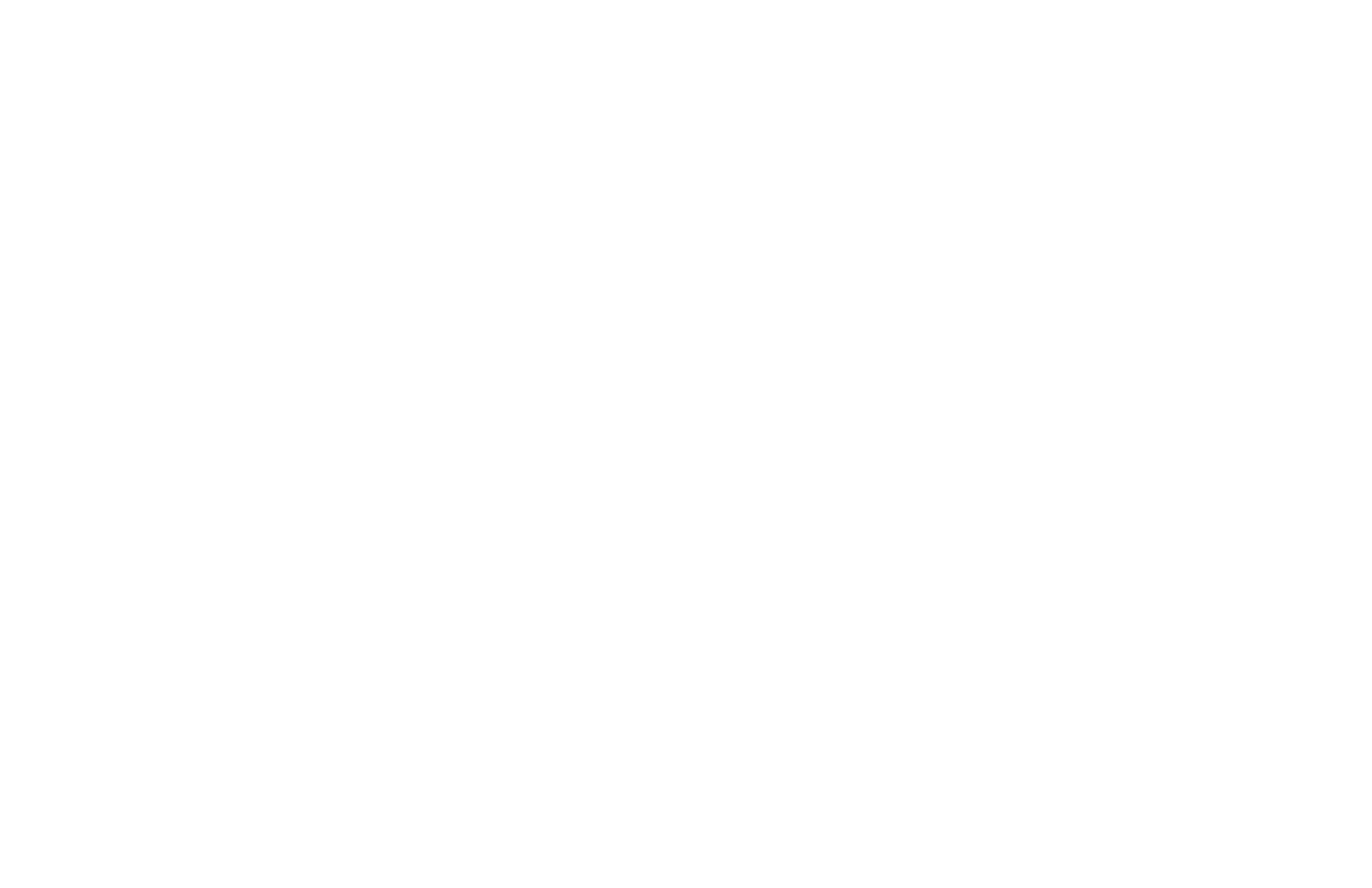# **6.3 Project Prioritization**

KINGS

The Kings Mountain Comprehensive Bicycle Plan includes a total of 91 facility projects, where improvements (often multiple improvements) are proposed. Each of these projects is depicted on the **Proposed Routes and Facilities**  map in **Section 7**.The total length of all of the proposed project segments is 66.9 miles. Of that total, 54.6 miles consist of proposed improvements to current road facilities, while the remaining 12.3 miles are proposed off-road facilities. The total projected cost to complete all of these improvements is estimated to be roughly \$16.7 million. Though different projects can be funded through different means, implementation costs requires that projects be taken on incrementally and as opportunities arise. With this in mind, projects are prioritized.

s<br>DUNTAIN COMPREHENSIVE BICYCLE PLAN

Prioritizing bicycle infrastructure projects is by nature a fluid process. Priorities depend upon a number of factors that are each subject to change; factors such as traffic demands, development trends, individual property parcel sales, and employment opportunities. The projects recommended by the Bicycle Plan were prioritized using the following method:

### **Prioritization of Bicycle Plan Goals**

In order to establish criteria for determining which projects would be most needed and valued by the public, a list of goals was vetted with the steering committee, and then with the public at the first Open House and via the online survey. The various goals were rated using a goal scoring matrix. See **Section 6.1 Proposed Projects List** for results. Each of the goals was respected in the design of projects, but the highest rated goals were emphasized.

## **1. Public Prioritization of Projects**

Once preliminary projects were developed for the Plan, each attendee of the second Open House meeting was asked to select and comment on their 24 most favored projects.

## **2. Steering Committee Project Prioritization**

Committee members each selected 12 favored projects and indicated as well any projects they did not agree with.

## **3. Project Selection Criteria**

Each of the projects was finally evaluated by how well it meets the priority goals. The final high priority criteria are defined below, along with the methodology used for evaluating each project by those criteria:

 **Key Linkages** - provide vital connections across substantial barriers such as highways, railroads and streams, or that otherwise form a singular link between significant networks of bicycle facilities (yes  $=1$ , no  $=0$ )



**Kings Mountain Bicycle Plan Steering Committee Meeting** 

 **Destinations** - within one block or one parcel proximity. Qualifying destinations were selected by the project Steering Committee & by the public at the Open House meetings. Each destination linked = 1 point.